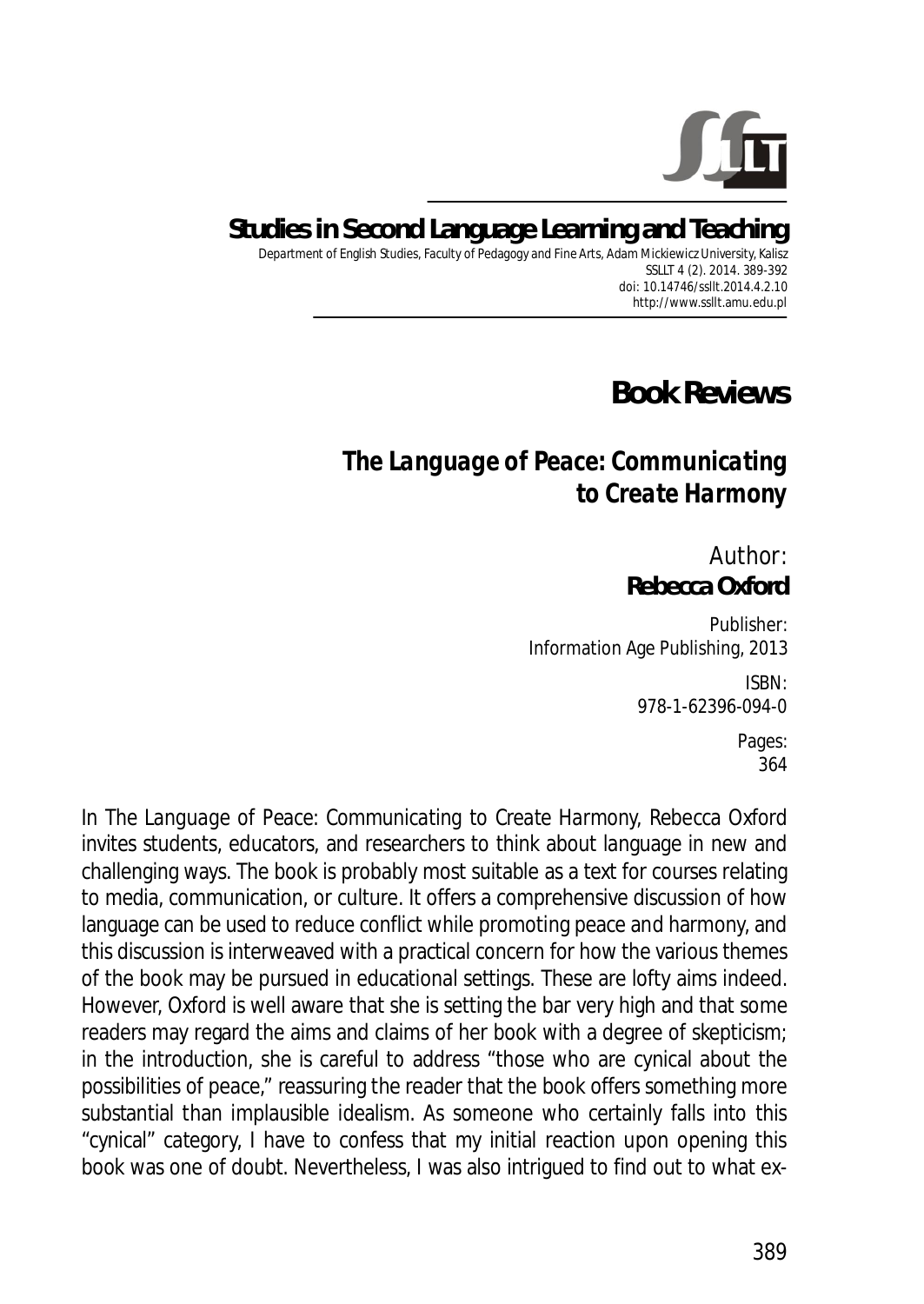tent she could achieve her aim of convincing even the "cynical" reader of the possibilities of using language to enhance peace within oneself, in relationships with others, across nations and cultures, and with the environment we inhabit.

The book is organized into four distinct sections. The first section, Part A, entitled "Fundamentals of Communication for Peace," establishes the theoretical foundations for the book and elaborates on some of its principal themes. In this section we explore understandings of the term *peace* and how the use of language is integral to peace and conflict. The discussion of the various understandings of peace spans notions of peace as an inner personal state to broader considerations of world peace. Underpinning all of this is an exploration of the links between these various levels of peace, their interconnections, and their interdependence. The next two sections are the ones most likely to be of immediate interest to language educators. In these sections we encounter familiar themes from language education but approach them from a highly original and refreshing perspective. In Part B, "Learning the Language of Peace through Words and Images*,*" we focus on the use of language and images for peaceful aims. What is so refreshing, and even inspiring, about this section of the book is that despite its grand aims, it is clearly and firmly grounded in educational realities. Here, Oxford provides the book with practical substance by offering concrete examples of some of the ways in which learners and educators may study language and how it can be used to enhance peace. The core of this section is centered around critical discourse analysis (CDA), which is used to analyze key speeches from well-known peacemakers, such as Martin Luther King and Gandhi. At no time does the discussion slip into gratuitous platitudes, instead it adopts a hard-nosed, rigorous analysis of language. From a practical angle, the chapters in this section also offer ideas for how educators may expand upon the material in their own classes. I particularly enjoyed the implicit re-alignment of the aims of CDA, from being primarily concerned with exploring how language can lead to miscommunication, misunderstanding and conflict to an analysis of how language can contribute to harmony. In a similar fashion, Part C, "Using Peace Language with Other Cultures," reframes intercultural communication as a means of promoting peace; instead of concentrating on simplistic differences between cultural groups we find an insightful, positive focus on using language and communication to create empathy and dialogue between cultures. Part D consists of a single, co-authored chapter based upon a study exploring people's definitions and understanding of peace. All of the chapters in the book feature exercises for both readers and students. Although each chapter could be used separately as a stand-alone resource, there is a satisfying coherence running throughout the book as a whole.

One of the most impressive features for me was how the book never shirks the big questions, or the bold statements: Oxford is unequivocal in her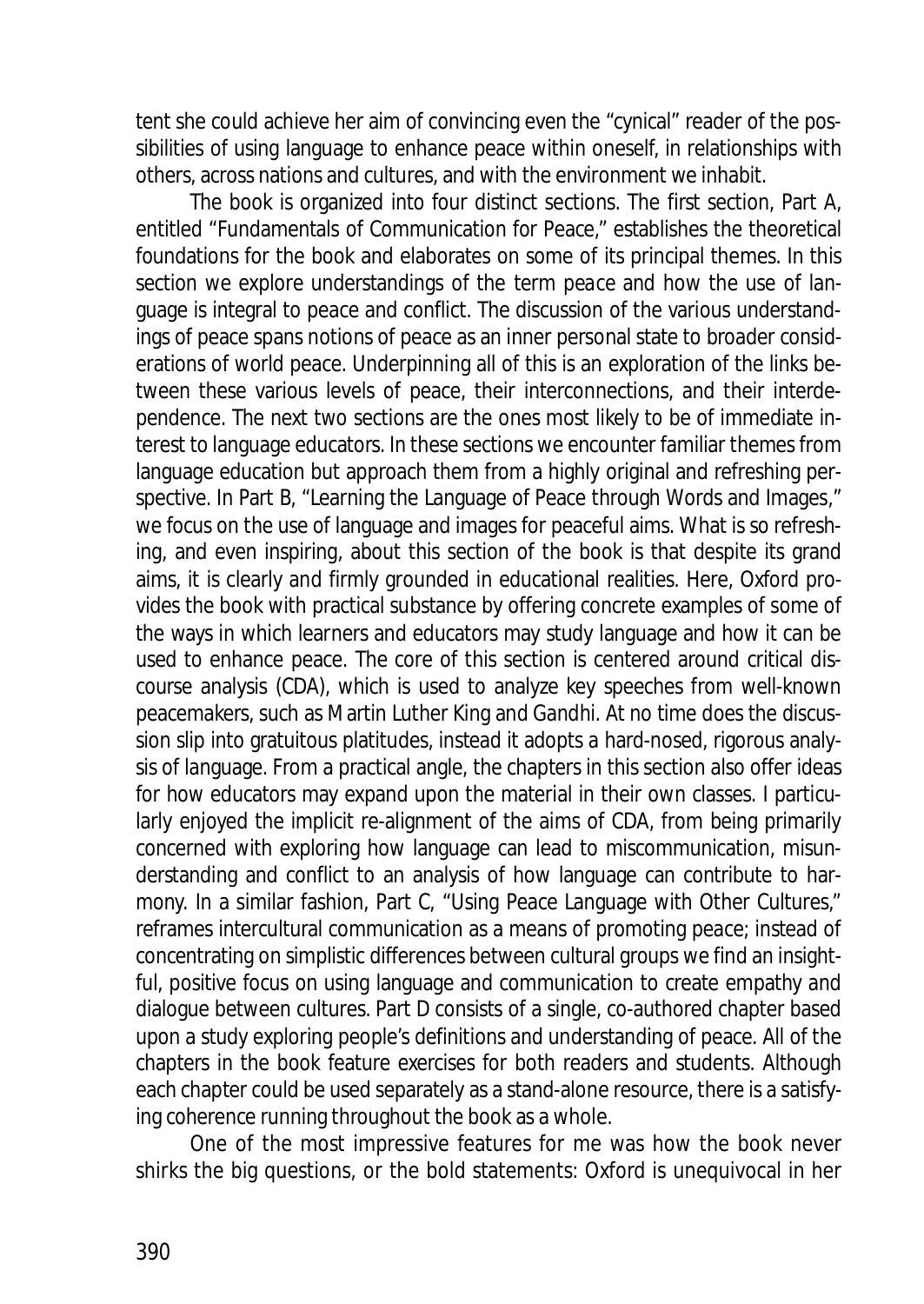view that peace is a genuine possibility and considers the contributions we can all make through our discussions and our use of language. This makes a welcome change from the standard academic diet of hedges and qualifications. I have to admit that as a reader there were several occasions when I thought that Oxford was being overly ambitious but on each occasion she managed to skillfully connect the idealism to practical realities in a way that I found subtly persuasive. The authorial voice switches between a committed activist's enthusiasm and an effortless scholarly erudition, making for a lively, stimulating read. The thematic scope of the book is truly impressive, ranging from intercultural communication to geopolitics, from aspects of psychology to critical media studies. This is also true of its tone and register, at times high-minded and idealistic while at others scrupulously systematic. And what is even more impressive is that at no time does the author opt for the short cut and offer superficial overviews. The book is as deep as it is wide. However, such an approach does have its pitfalls. Few readers will have an informed interest in all of the areas covered; we all have our own specific interests and inevitably there may be certain parts of the book that appear less compelling than others. For example, in my own case, I found myself skimming over the poetry section, since my own brain appears to have a huge and resolutely stubborn blind spot when it comes to verse. Nevertheless, this is a minor criticism: Too much is surely preferable to too little.

My overriding impression of this book is that it is one that made me stop and think about who I am and what I do as a language educator. That, in fact, represents very high praise indeed. After over 20 years (and counting) of involvement in language education, there is a tendency to get set in one's ways and become resistant to new ideas or practices. More specifically, the book encouraged me to consider how language education may be about more than simply "repairing" what is wrong with learners' use of language and reflect on how as language educators we can dare to believe in the possibility of improving ourselves, the people around us, and the world we live in. For a seasoned language educator, this was simultaneously unexpected and reinvigorating. Although the book does not explicitly refer to positive psychology, it does share some of the same fundamental premises. Just as positive psychology is concerned with enhancing well-being rather than simply fixing what is broken, this book investigates the positive contribution that can be made through the use of language. The experience of reading *The Language of Peace: Communicating to Create Harmony* left this "cynical" reviewer profoundly grateful for the opportunity to step outside his comfort zone. I suspect that for many others involved in language education the book may require a similar leap out of the comfort zone into unfamiliar territory. And I also imagine that many such